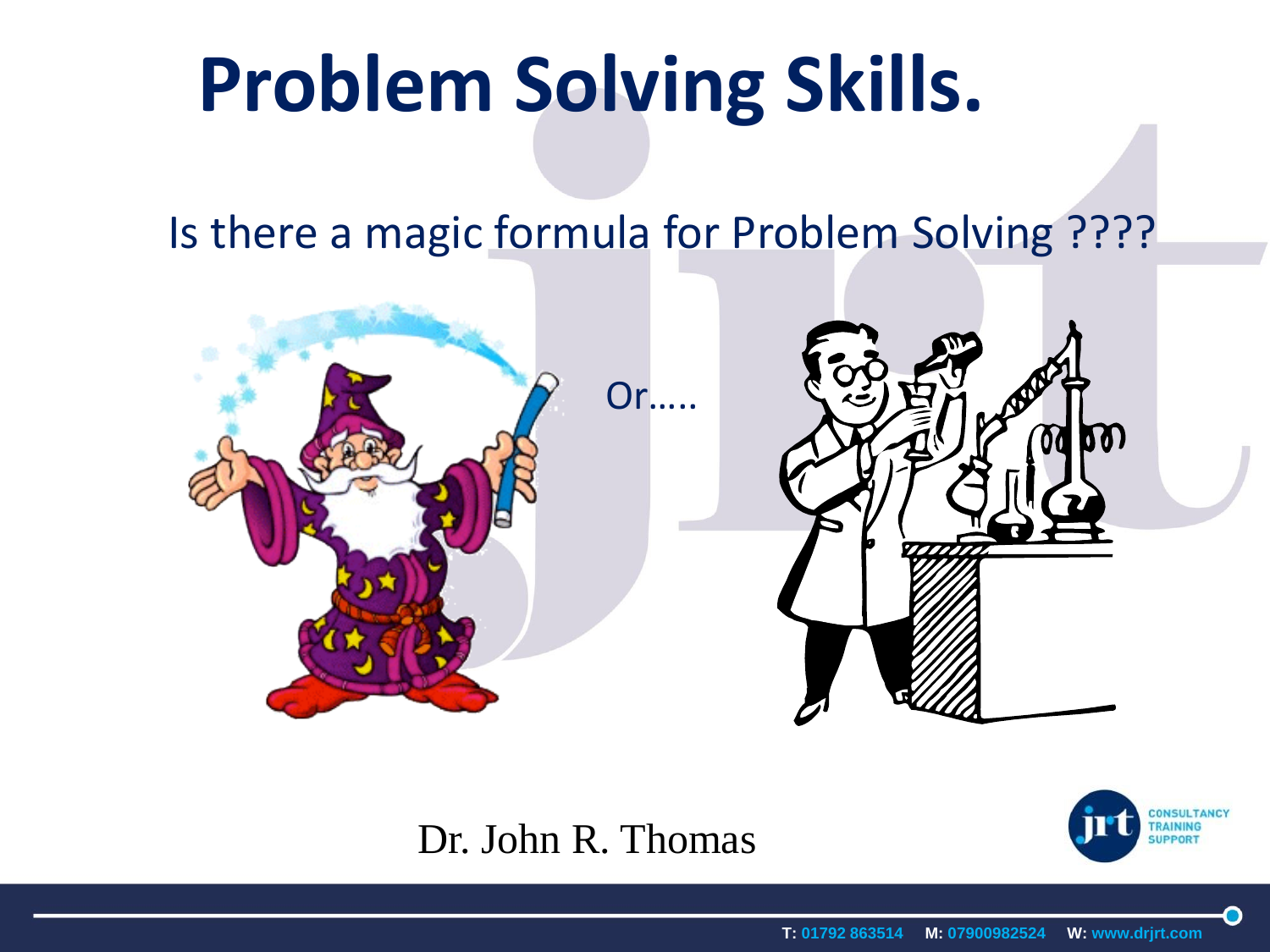## **Remember the 1:10 : 100 Rule**





*This is a factor that should be continually emphasised.*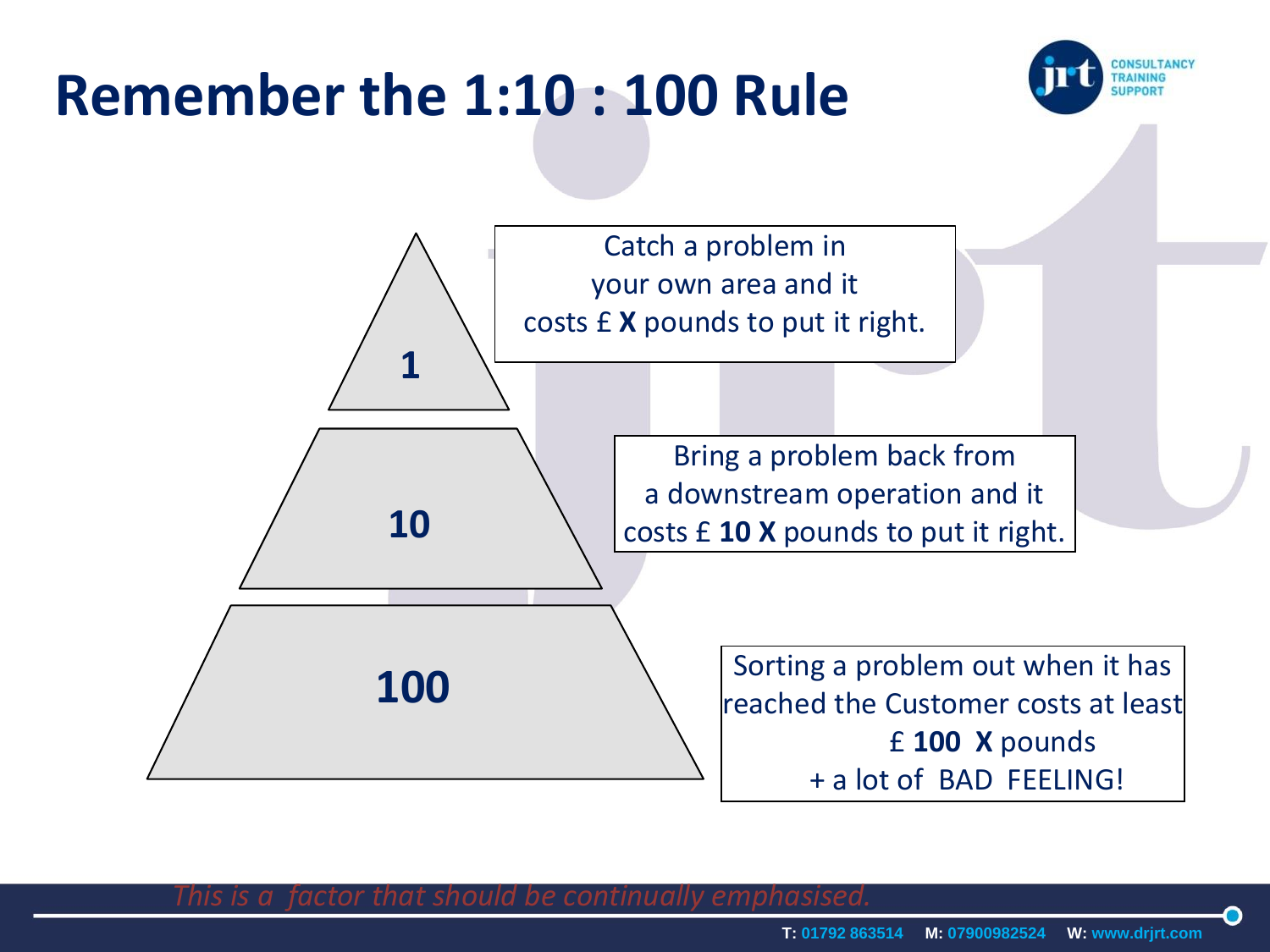#### How do we identify the Problem ?

## **The 5 WHY's ?**

### Ask why?

……..5 times….



O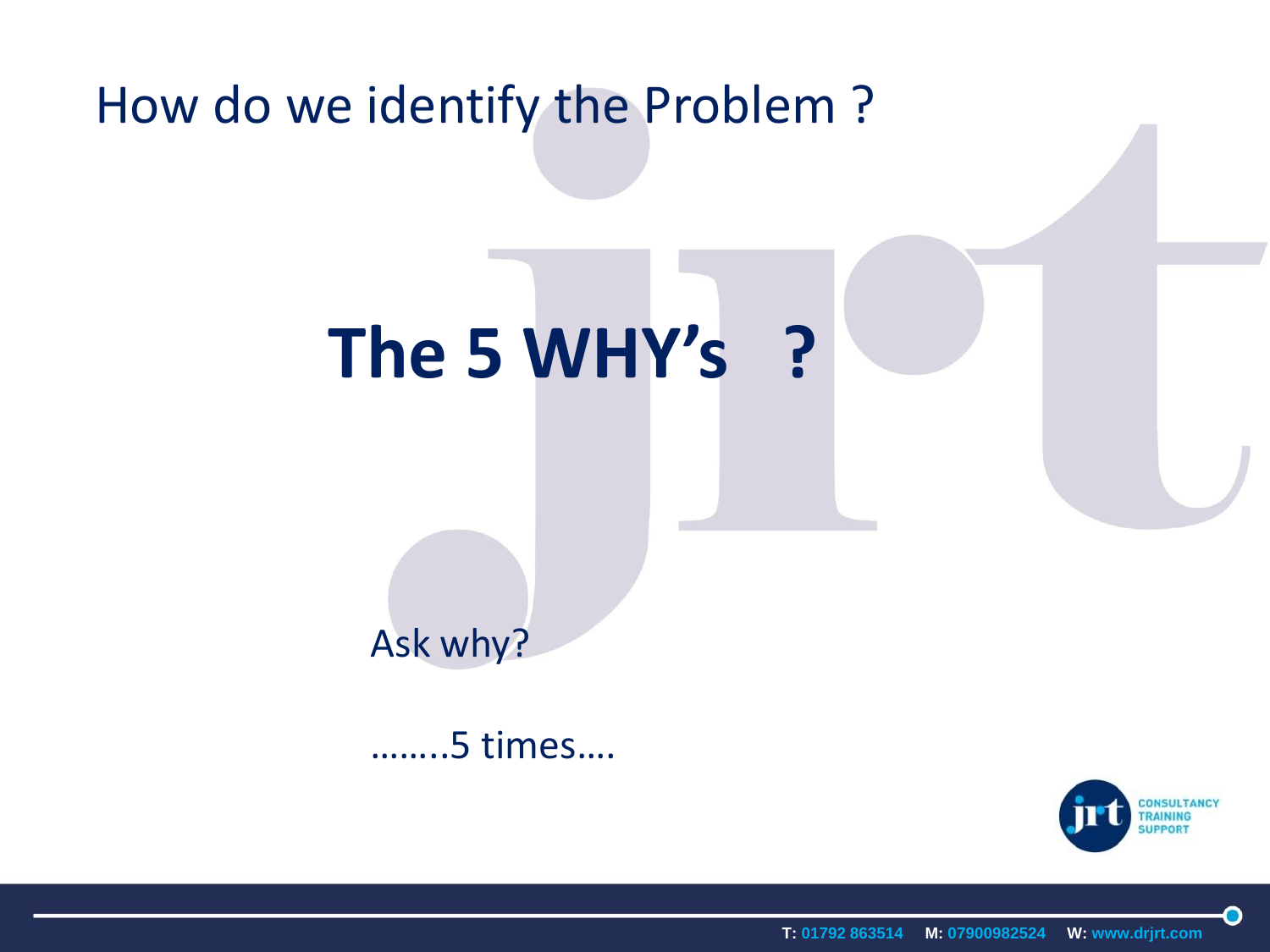#### **THE 5 Why's in action…**

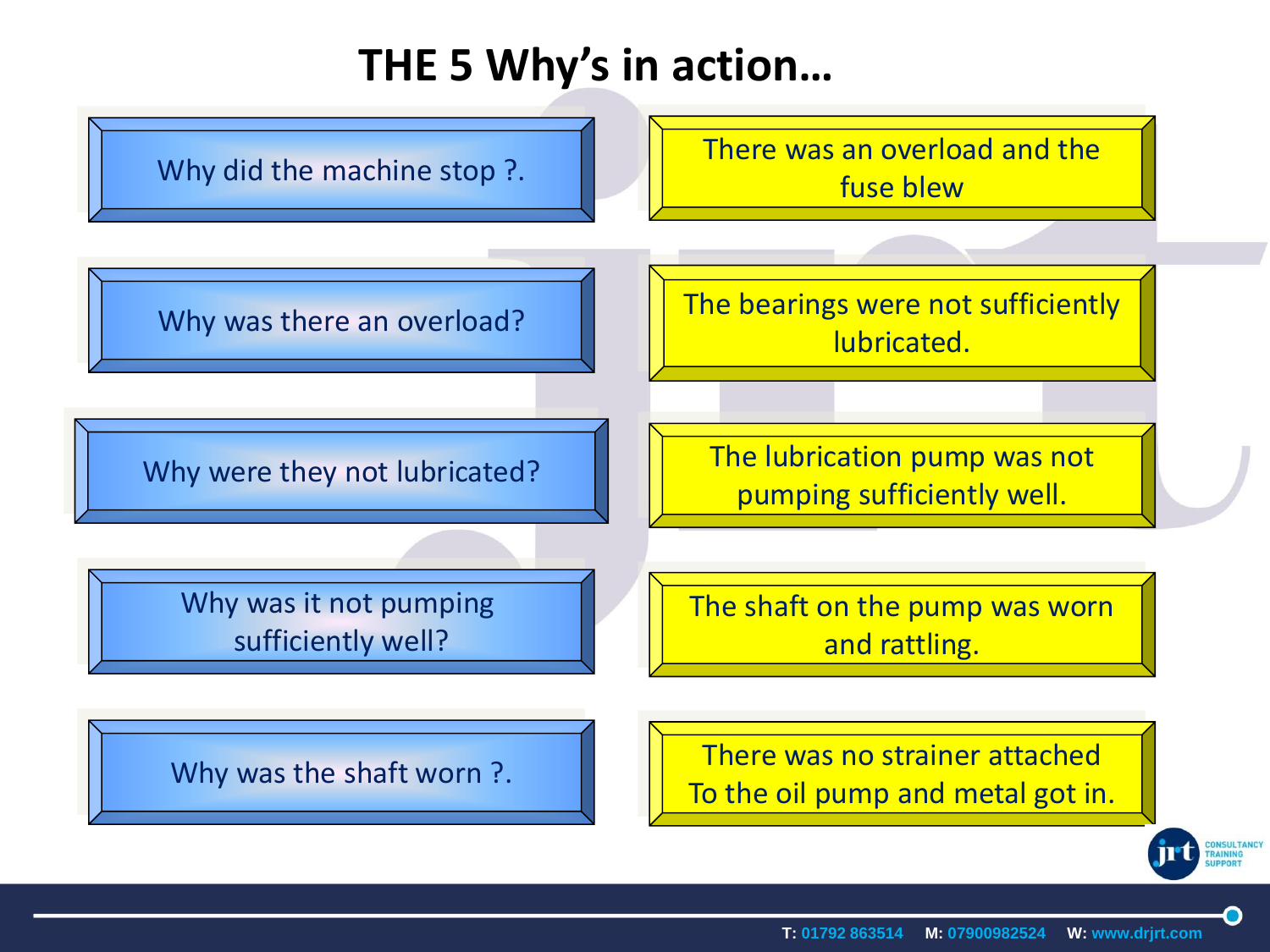#### **The Six Problem Solving Steps…**

- 1. Identify the problem.
- 2. Define the Problem.
- 3. Investigate the Problem.
- 4. Analyse the Problem.
- 5. Solve the Problem.

*The Diagnostic Journey*

*The Remedial Journey*

6. Confirm the result.



And there are techniques which can be applied at each stage.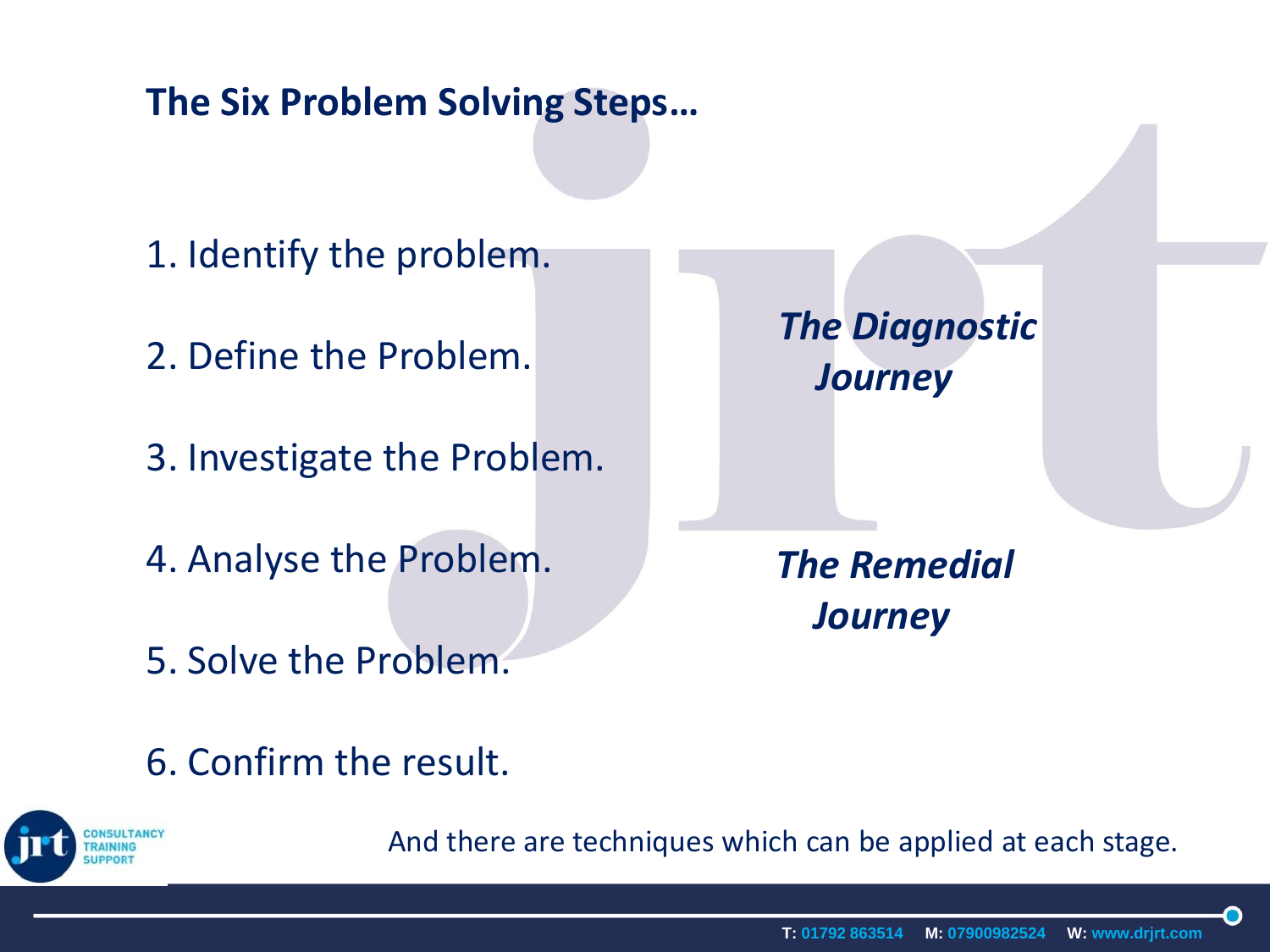## **Seven Problem Solving Tools**

- Pareto Analysis
- Flowcharts
- Checklists
- Histograms
- Scatter Diagrams
- Control Charts
- Cause-and-Effect Diagrams

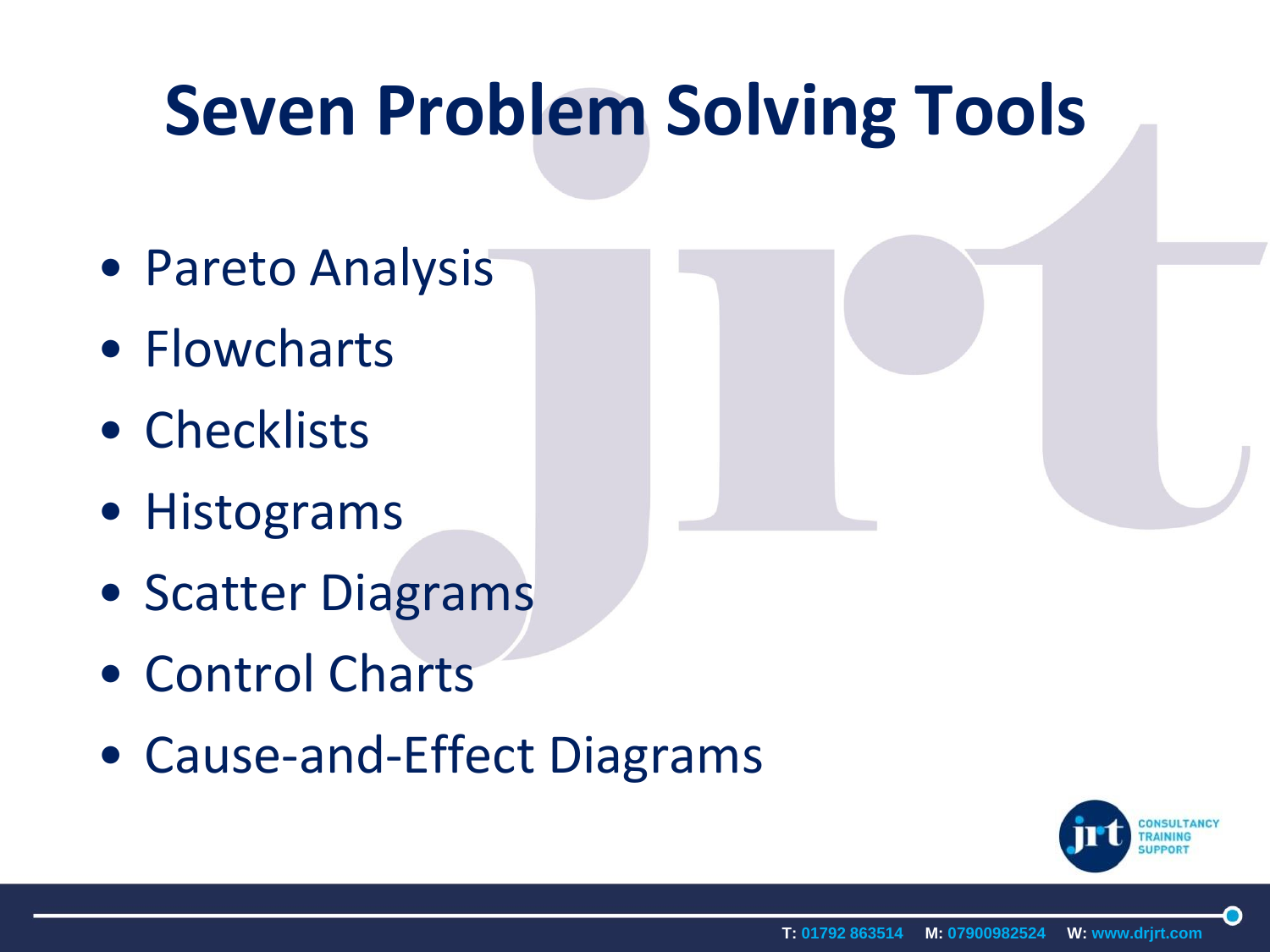

### **Cause and Effect Analysis….**

#### *Structured Brainstorming.*

A Cause and Effect or Fishbone Diagram (Ishikawa Diagram) to display the relationships between a given **effect** and its potential **causes.**

Such a graphical technique is used to sort out and relate the interactions among the factors that could cause a problem.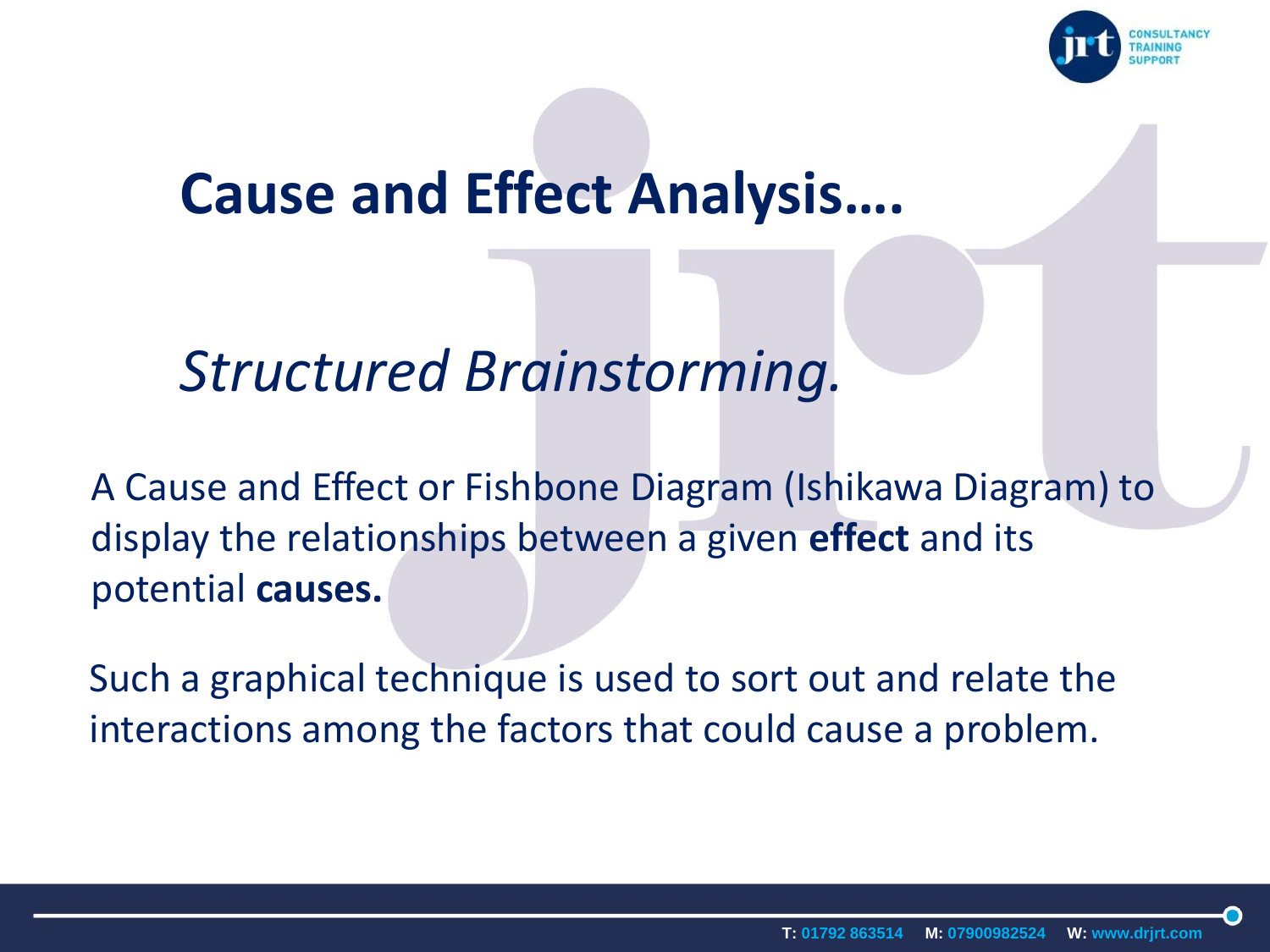

**T: 01792 863514 M: 07900982524 W: www.drjrt.com**

 $\bullet$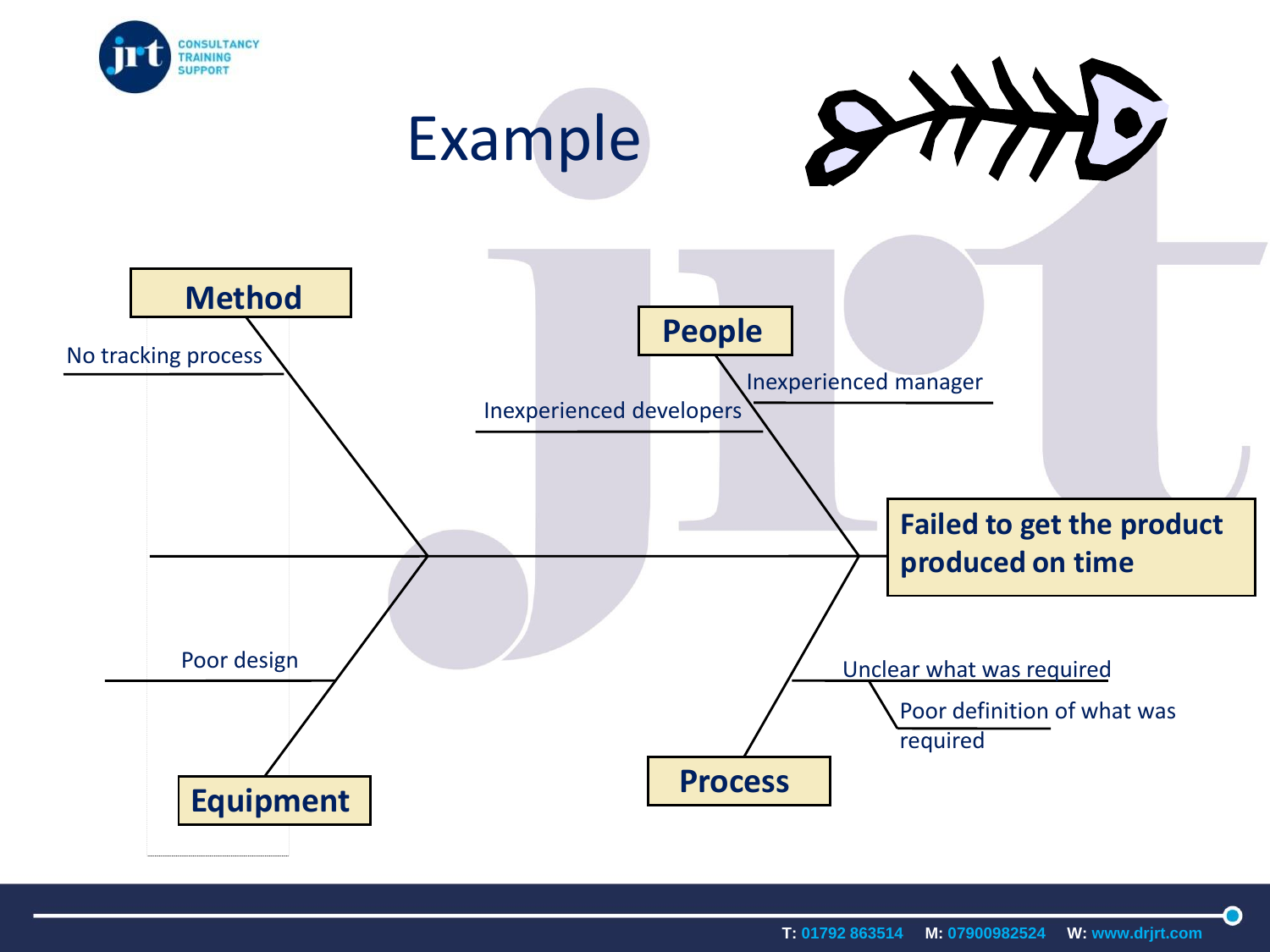## Check Sheet

•Check sheets are forms that can be used to systematically collect data. •Check sheet give the user a place to start and provides the steps to be followed in collecting the data

COMPONENTS REPLACED BY LAB TIME PERIOD: 22 Feb to 27 Feb 2016 REPAIR TECHNICIAN: Bob

#### TV SET MODEL 1013

Integrated Circuits |||| Resistors **Transformers Commands** CRT |

Capacitors |||| |||| |||| |||| |||| ||

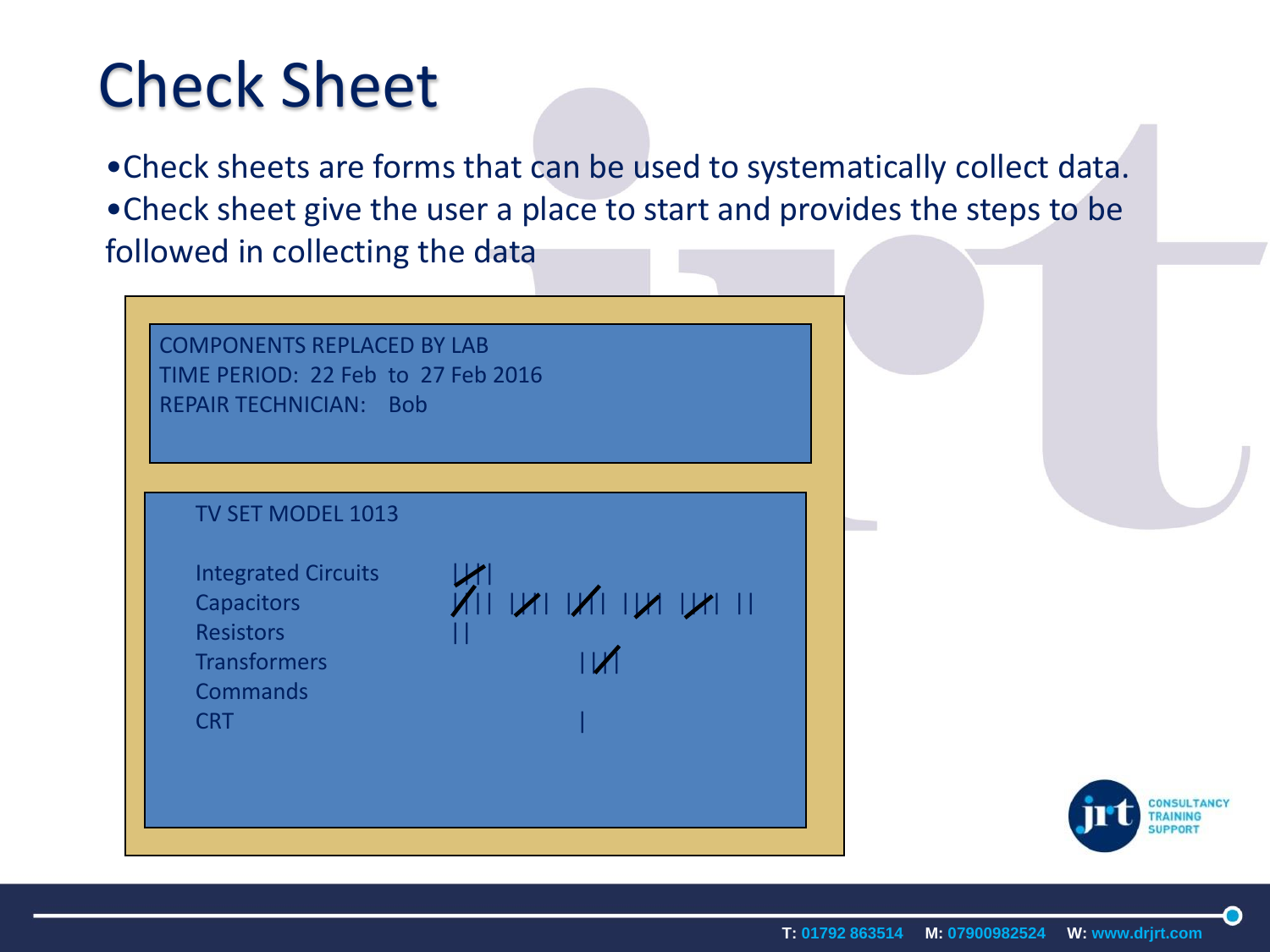## Histogram

Histograms help in understanding the variation in the process. It also helps in estimating the process capability.



 $\mathbb{Z}$ 

O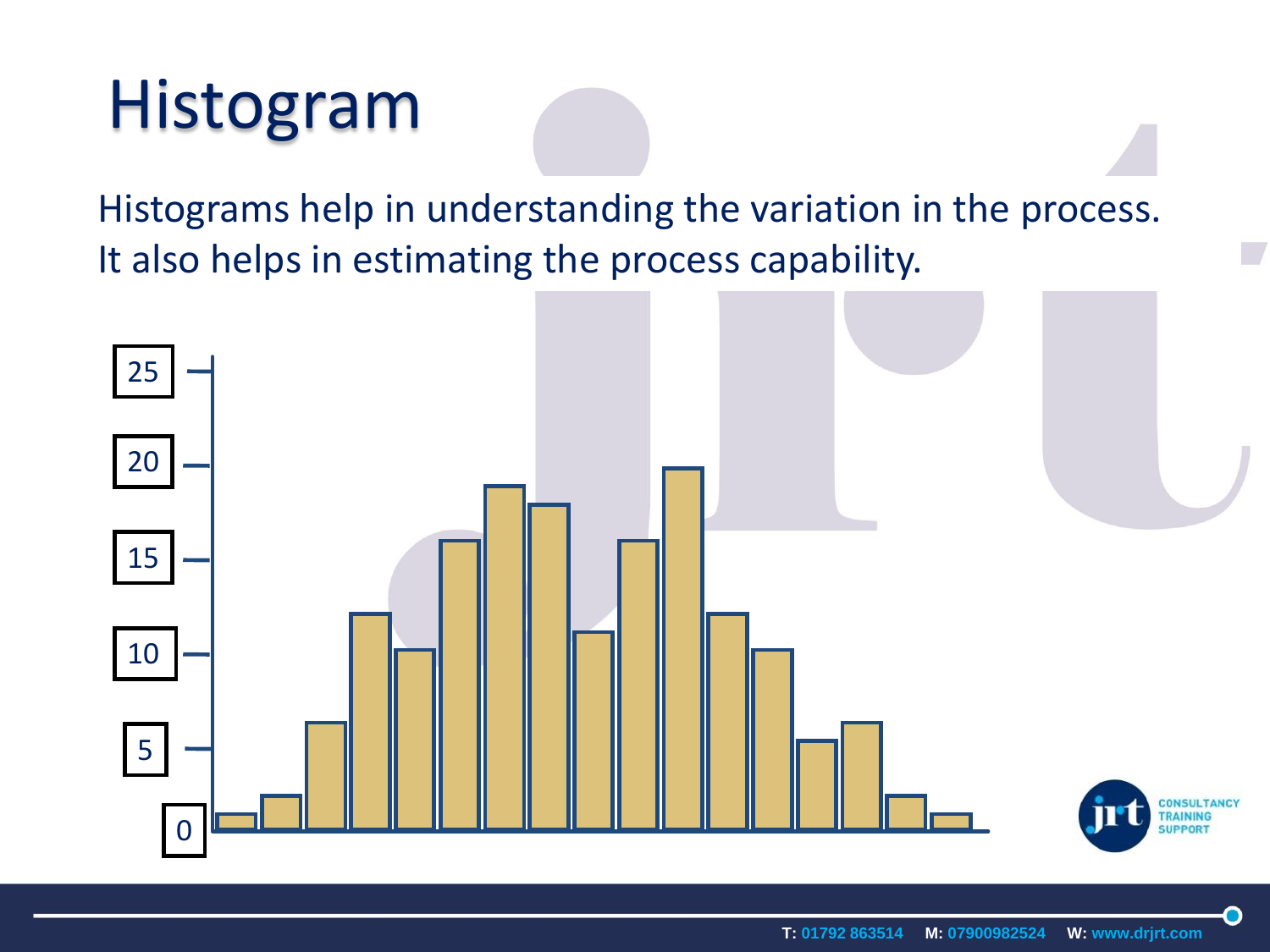## Control Chart

A control chart is a run chart with limits. This is helpful in finding the amount and nature of variation in a process.

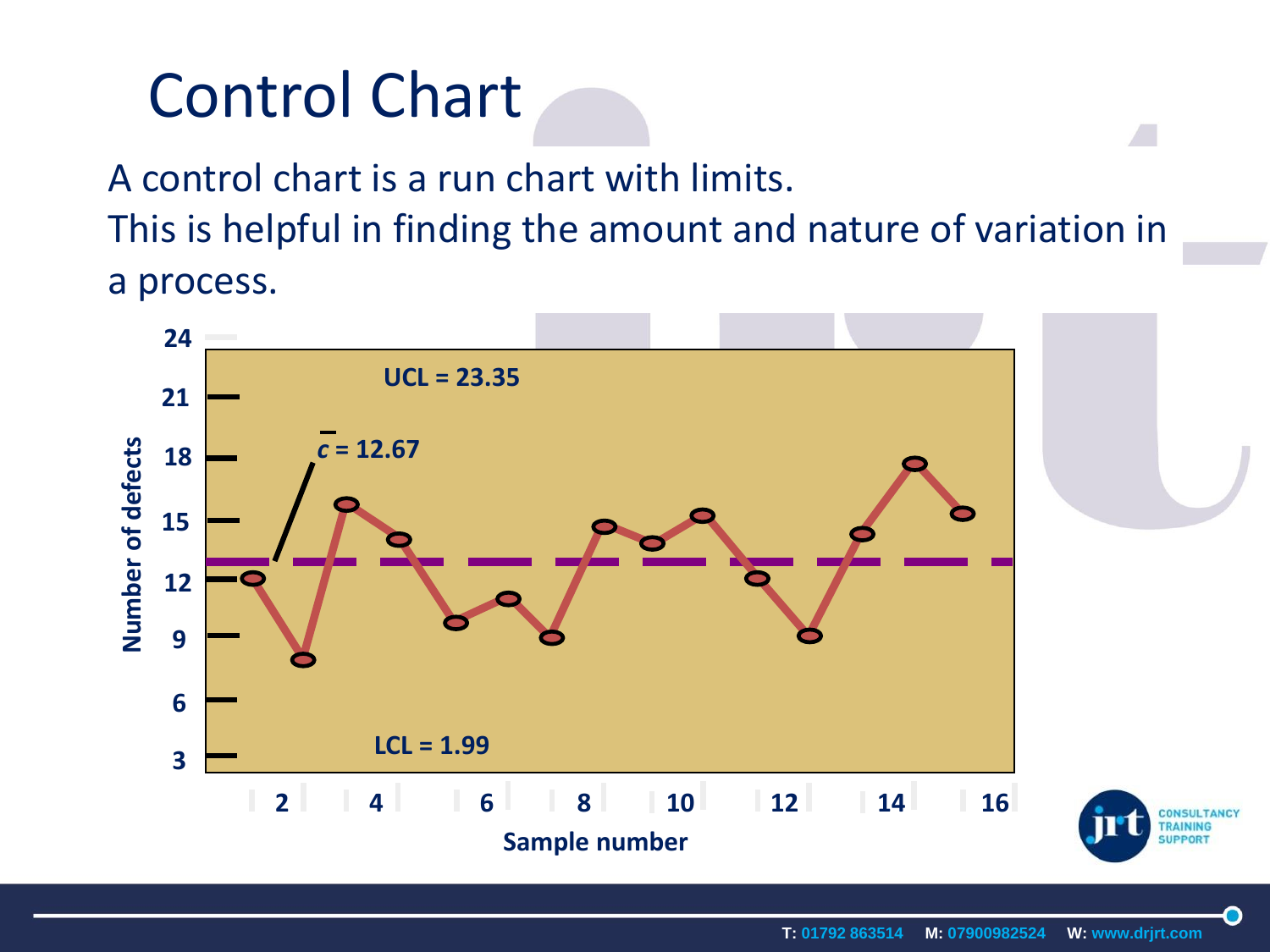#### Histograms do not take into account changes over time.

0.85

 $0.8$ 

0.75

 $0.7$ 

0.65

 $\infty$ 

 $\overline{\phantom{0}}$ 

Average



**SUPPORT** 

O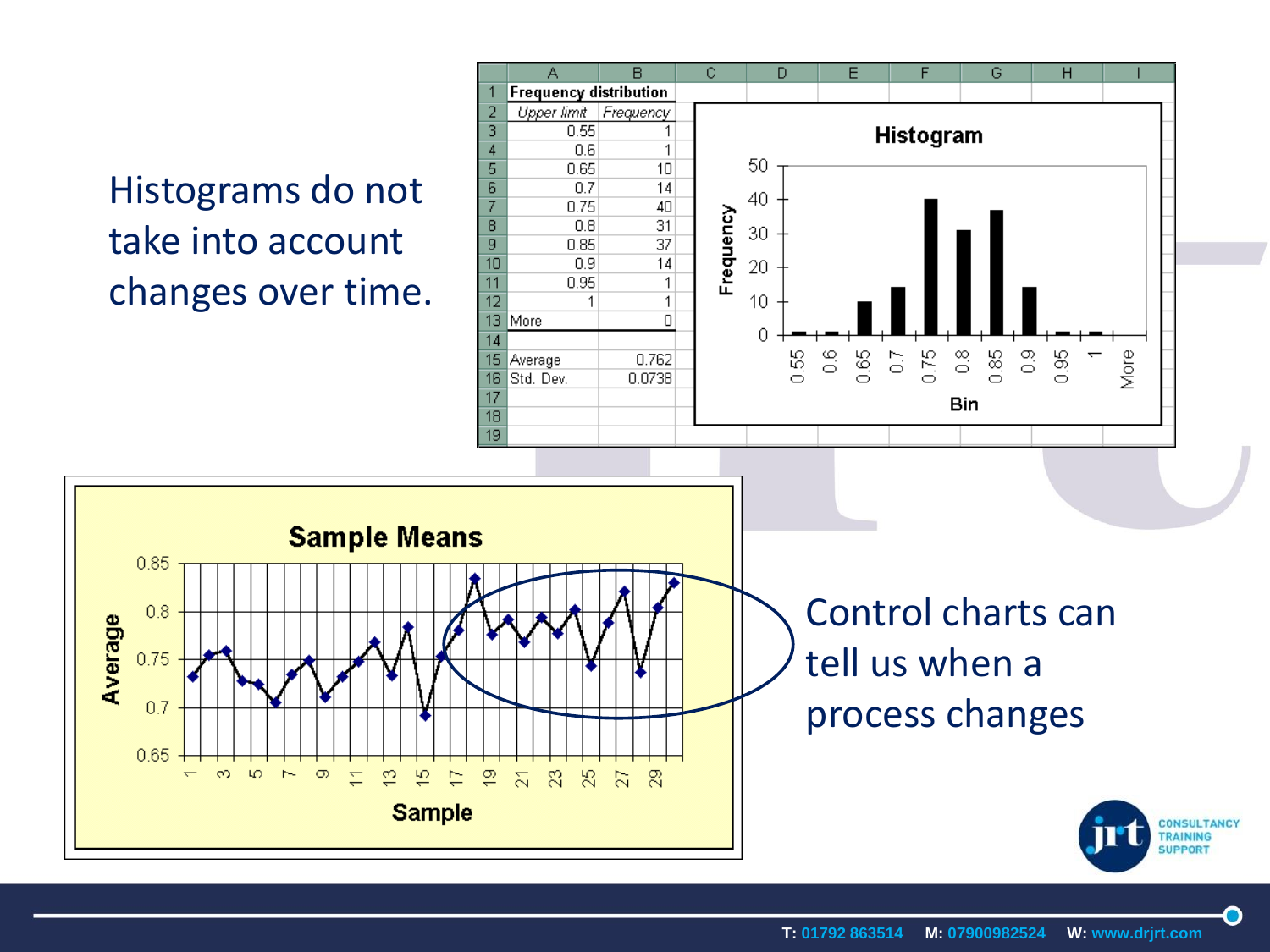#### **80/20 Rule - the Pareto Principle**



Suggested by an Italian economist Vilfredo Pareto in 1897 as an economic principle i.e. 20% of the population owns 80% of wealth of a society.

Later it was found that the rule could be applied to many other fields.

# 80/20

Conclusions drawn from the principle: All things not equally important.

Identify the few that yield the majority of results and concentrate your efforts on these - don't be bothered by the rest.

The first 20% of efforts achieves 80% of results. You put the remaining 80% of efforts to achieve only the last 20% of results!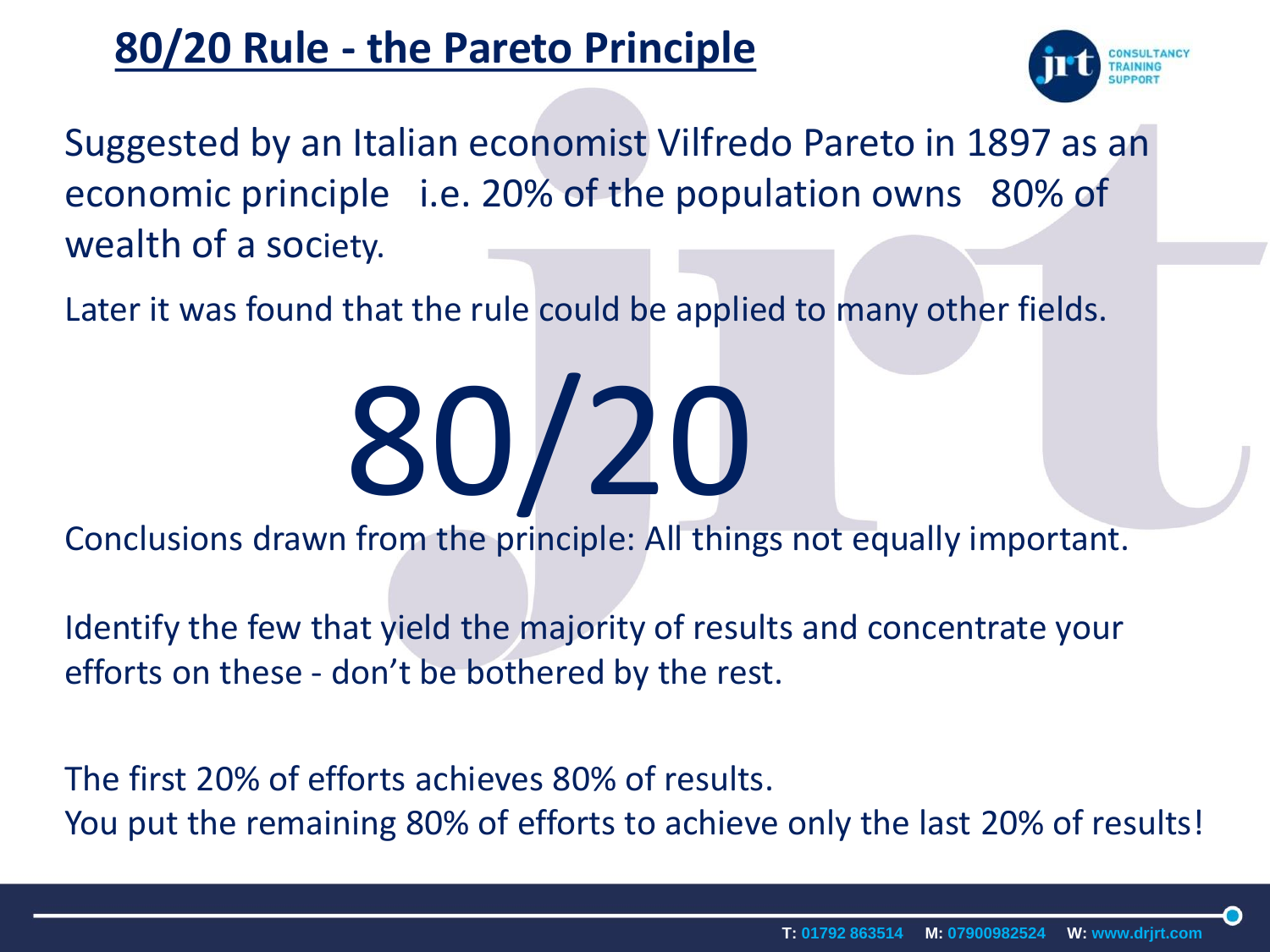



 $\bullet$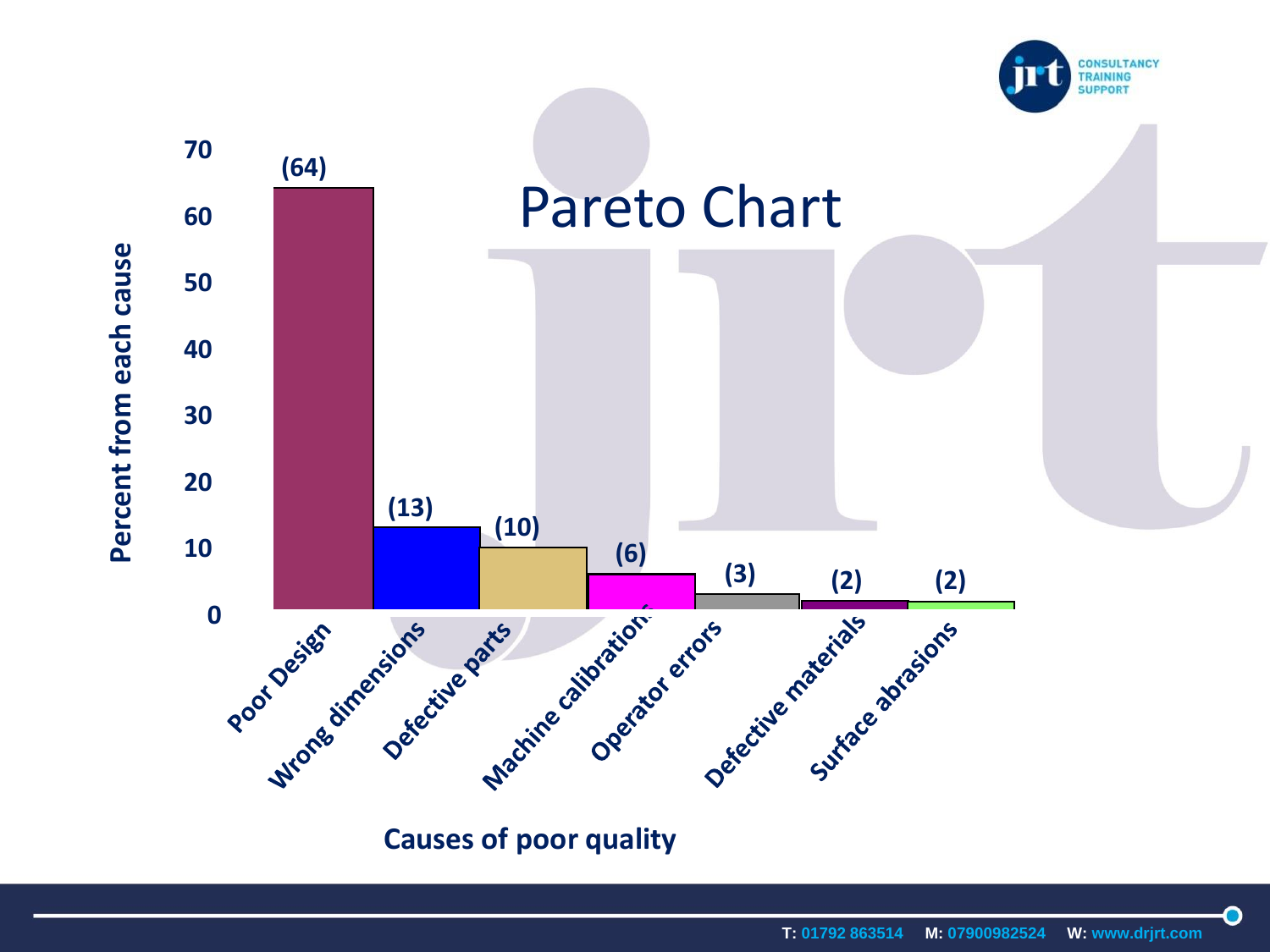## Flow Charts



•Flow charts are graphical representation of steps involved in a process. •Flow charts give in detail the sequence involved in the material, machine and operation that are involved in the completion of the process.

•Thus, they are the excellent means of documenting the steps that are carried out in a process.